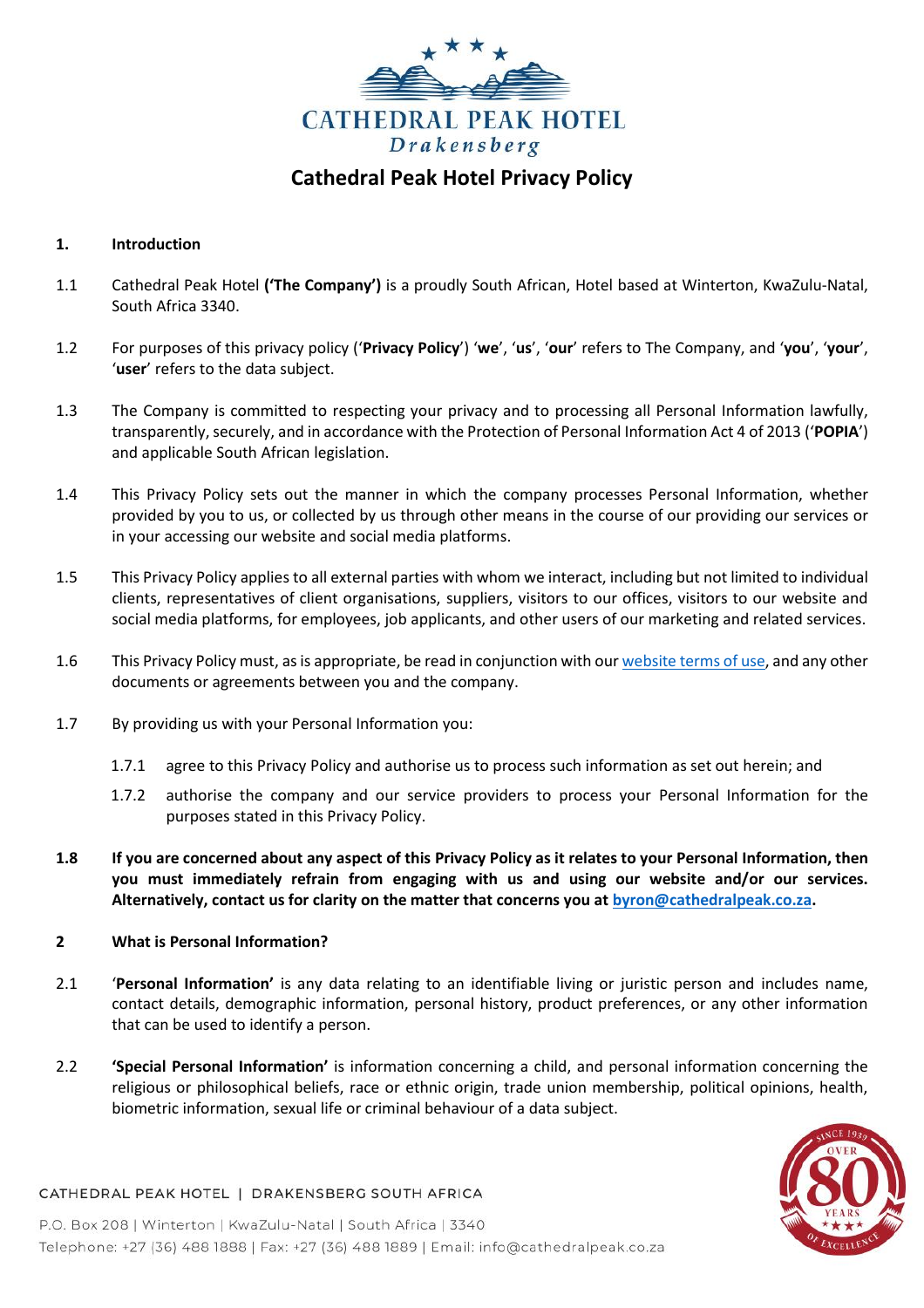### **3 Collection of Personal Information**

- 3.1 We may collect or obtain Personal Information about you, directly from you;
	- 3.1.1 in the course of our business relationship with you;
	- 3.1.2 in the course of providing advertising and marketing services to you or your organisation;
	- 3.1.3 when you make your Personal Information public;
	- 3.1.4 when you submit a job application;
	- 3.1.5 when you register to use any of our advertising and marketing related services including but not limited to newsletters, seminars and industry updates;
	- 3.1.6 when you participate in a marketing survey;
	- 3.1.7 when you visit and/or interact with our website or our social media platforms;
	- 3.1.8 when you visit our offices.
- 3.2 We may also receive Personal Information from third-parties (e.g. from clients whom we perform marketing and related services for, recruitment agencies and suppliers of background check services).
- 3.3 We use third party services that collect, analyse and monitor log data pertaining to our website.
- 3.4 In addition to the above, we may create Personal Information about you such as records of communications, mailings and interactions with us during the course of our digital marketing campaigns and market research surveys.

### **4 Collection and Processing of Special Personal Information**

- 4.1 We hereby notify you that, in certain circumstances, by engaging with the company, we may collect Special Personal Information about you.
- 4.2 The processing of Special Personal Information requires higher levels of protection. The company has implemented appropriate policies and safeguards, which we are required by law to maintain, to process Special Personal Information.
- 4.3 Where we need to process your Special Personal Information, we will do so in the ordinary course of our business, for a legitimate purpose and in accordance with POPIA. The situations in which we may process your Special Personal Information include the following:
	- 4.3.1 as part of our recruitment and hiring process, we may process information relating to your ethnicity and your criminal behaviour;
	- 4.3.2 as part of our marketing, advertising or market research services to our clients;
	- 4.3.3 we may process information relating to your health as part of our screening processes when accessing our premises, in order to comply with COVID-19 regulations and protocols.
- 4.4 The company does not knowingly process Personal Information of children.
- **5 How does Cathedral Peak Hotel use Personal Information?**



### CATHEDRAL PEAK HOTEL | DRAKENSBERG SOUTH AFRICA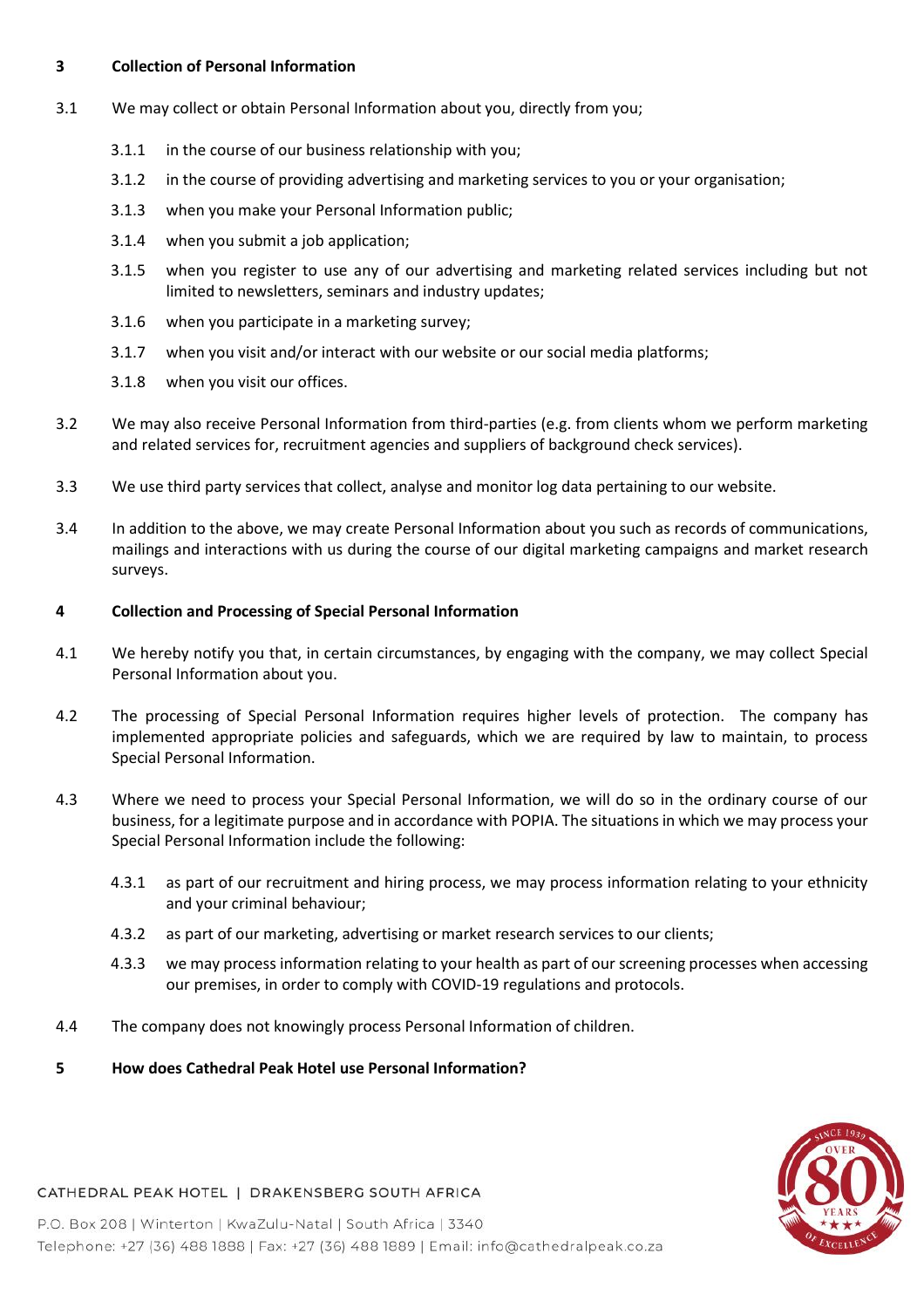- 5.1 Personal information collected by the company will be used in relation to our professional service, administrative purposes, security purposes, marketing purposes and for the enhancement of our current service offering. Specifically, we will use Personal information for the following purposes:
	- 5.1.1 to operate and manage your agreement with us or correspondence you may have with us;
	- 5.1.2 for market research surveys;
	- 5.1.3 for marketing activities in order to establish, maintain and improve our relationship with you;
	- 5.1.4 to comply with our regulatory reporting obligations;
	- 5.1.5 to comply with our statutory obligations, including screening of clients and visitors' health when accessing our premises to comply with COVID-19 regulations and protocols;
	- 5.1.6 to conduct the recruitment and hiring processes, which includes but is not limited to conducting criminal record and credit checks (where appropriate), the capturing of applicants details and providing status updates to job applicants;
	- 5.1.7 in relation to supplier information, to create supplier profiles on our systems, to pay suppliers, for general supplier administration and supplier database maintenance;
	- 5.1.8 in relation to client information, to create client profiles on our systems, to invoice clients, for general client administration and client database maintenance;
	- 5.1.9 to carry out any other reasonable business operation considering our business and the relationship between the parties;
	- 5.1.10 to maintain and improve our website performance and functionality, to optimize, improve and audit the services we offer on our website;
	- 5.1.11 to create user profiles about you and your access to our website, including browsing habits, clickpatterns, preferences, frequency and times of use, trends and demographic information including recommendations to users, to perform statistical analyses, and to offer you information and content which is more appropriately tailored for you;
	- 5.1.12 to inform you about any changes to our website, this Privacy Policy or other changes that are relevant to you;
	- 5.1.13 For safety and security purposes.
- 5.2 Your Personal Information may also be used for other purposes for which you give your permission or where we are permitted to do so in terms of POPIA.

### **6 What Personal Information is Collected by Cathedral Peak Hotel**

- 6.1 The Personal Information the company. may process will include, without limitation:
	- 6.1.1 **identity information**, which includes information concerning your name, marital status, title, occupation, nationality, interests, qualifications, date of birth, gender, race and legal status, as well as copies of your identity documents, photographs, identity number and registration number;
	- 6.1.2 **contact details**, which includes your billing address, delivery address, e-mail address, telephone numbers and details of your public social media profile(s);
	- 6.1.3 **financial information**, which includes bank account details, payment records, payment amounts, payment dates, tax clearance certificates and VAT registration numbers;



### CATHEDRAL PEAK HOTEL | DRAKENSBERG SOUTH AFRICA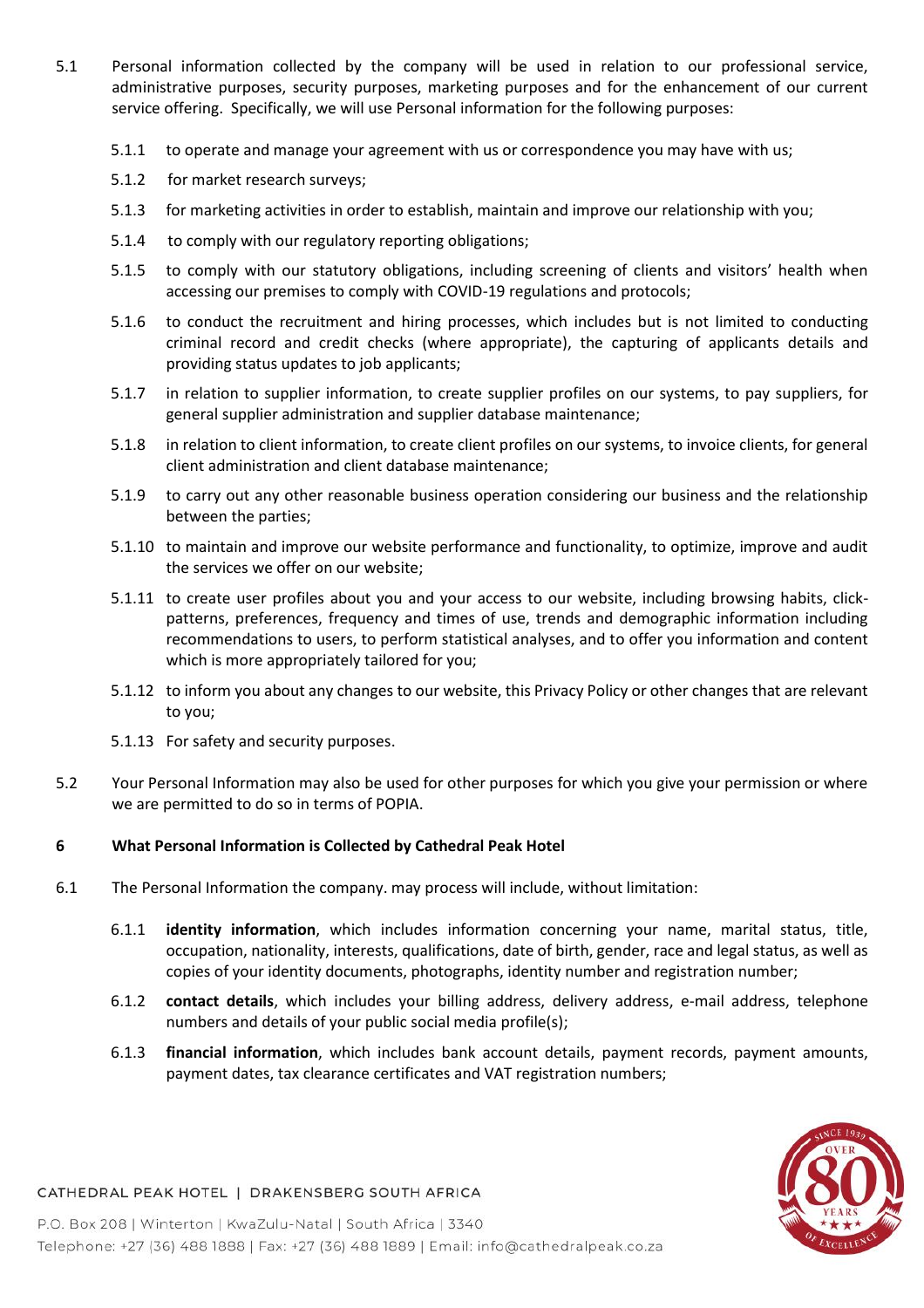- 6.1.4 **briefing details**, which includes details of individuals briefing The Company, Personal Information included in correspondence, documents, or other materials that we process in the course of providing our marketing and advertising services;
- 6.1.5 **browsing and device information**, which includes your internet protocol (IP) address, your login data, browser type and version, time zone setting and location, browser plug-in types and versions, operating system and platform, and other technology on the devices you use to access our website or to use our services or engage with us;
- 6.1.6 **website usage information**, which includes information as to your access to and use of our website, such as what links you went to, what content you accessed, the amount of content viewed and the order of that content, as well as the amount of time spent on specific content and what services you access and use when engaging with The Company.
- 6.2 From time-to-time, the company will act as an operator, as defined in POPIA, when it receives data from its client's clients. In this event, the company will:
	- 6.2.1 ensure there is a data processing agreement concluded with the client to ensure adequate protection for the Personal Information;
	- 6.2.2 only process Personal Information in accordance with its client's instructions; and will not process Personal Information for any purpose other than those expressly authorised by the client;
	- 6.2.3 ensure the client has appropriately secured all consents in relation to the processing of Personal Information;
	- 6.2.4 ensure that reasonable steps are taken to ensure the reliability and integrity of all of our employees who have access to Personal Information;
	- 6.2.5 take appropriate technical and organisational measures against the unauthorised or unlawful processing of Personal Information; and
	- 6.2.6 take reasonable steps to guard against accidental loss or destruction of, or damage to, Personal Information.

### **7 Where is my Personal Information Processed?**

- 7.1 Usually, your Personal Information will be processed within the borders of South Africa on secure the company servers using industry standard norms to manage, secure and process Personal Information.
- 7.2 From time-to-time, given the nature of cloud technology, your Personal Information may, in addition to 7.1 above, be stored outside the borders of South Africa to help us offer more efficient and cost-effective solutions. The company will ensure that your data is only processed on the same or better standards as required in the POPIA, and will request that external suppliers enter into written agreements with us in the event your data needs to be processed outside of South Africa.

## **8 Disclosure of Personal Information to Third Parties**

- 8.1 We will only share your information with third parties that we have trusted relationships with, and selected third parties who perform services on our behalf. All service providers are bound by contract with us to maintain the security of your Personal Information and to use it only as permitted by us, in accordance with this Privacy Policy and in accordance with POPIA and applicable law.
- 8.2 In addition, we may disclose your Personal Information:



### CATHEDRAL PEAK HOTEL | DRAKENSBERG SOUTH AFRICA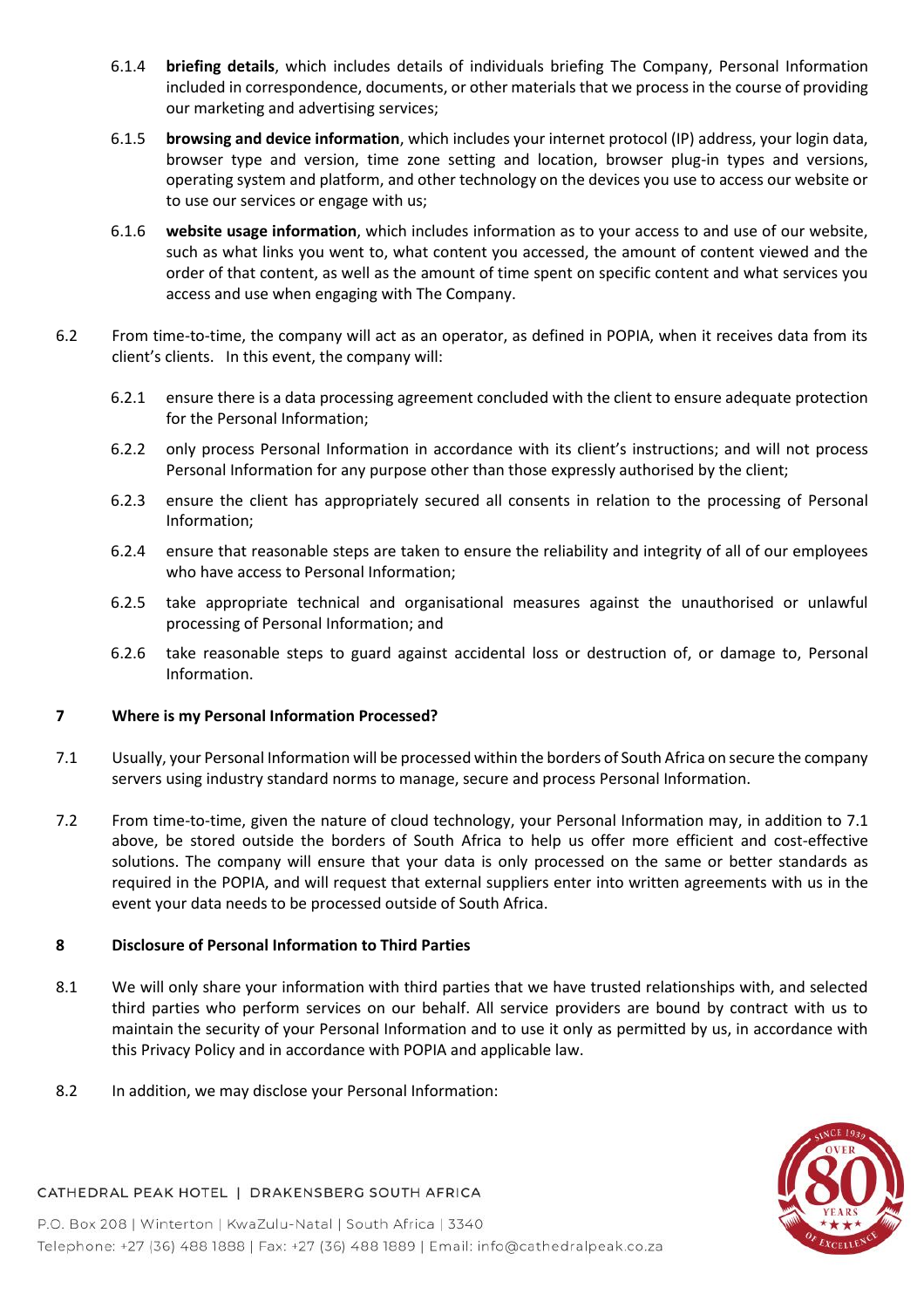- 8.2.1 to comply with the law or with any legal process or regulatory body;
- 8.2.2 to protect and defend the rights, property or safety of the company or our clients, employees, contractors, suppliers, or any third party;
- 8.2.3 to any relevant third party provider, where our website uses third party advertising, plugins or content.

### **9 Cookies and Similar Technologies**

- 9.1 Cookies are files with small amounts of data, which may include an anonymous unique identifier. Cookies are sent to your browser from a web site and stored on your computer's hard drive.
- 9.2 Like many sites, we use "cookies" to collect information. You can instruct your browser to refuse all cookies or to indicate when a cookie is being sent. However, if you do not accept cookies, you may not be able to use some portions of our website. You may ask for a full list of the cookies we collect by sending us an email to [byron@cathedralpeak.co.za.](mailto:byron@cathedralpeak.co.za)
- 9.3 Our website may contain electronic image requests (sometimes referred to as "web beacon" requests) that allow us to count page views and to access cookies. Any electronic image viewed as part of a web page (including an ad banner) can act as a web beacon. Our web beacons do not collect, gather, monitor or share any of your Personal Information. We merely use them to compile anonymous information about our website and/or the Service.

### **10 Your rights in relation to Personal Information (Access, Deletion and Correction of Personal Information)**

- 10.1 The provision of Personal Information by any data subject to the company is entirely voluntary you may withdraw your consent at any time, or you may contact us at [byron@cathedralpeak.co.za](mailto:byron@cathedralpeak.co.za) to:
	- 10.1.1 enquire about what Personal Information we hold of yours; and/or
	- 10.1.2 request us to delete and/or correct your Personal Information.
- 10.2 The company will only retain Personal Information for as long as it is required to serve its primary purpose, or a legitimate interest, or for the period required to comply with an applicable legal requirement, whichever is the longer, and will under the instruction and authority of the Information Officer, ensure that all Personal Information is deleted when it is no longer required (using responsible, appropriate industry-standard methodologies).

### **11 Information Officer and Responsible Party**

- 11.1 If you have any requests or queries regarding the companies use of data in terms of any applicable laws, please contact 036 488 1888 or info@cathedralpeak.co.za
- 11.2 Cathedral Peak Hotels Information Officer and responsible party is Byron van der Riet and can be contacted at [byron@cathedralpeak.co.za.](mailto:byron@cathedralpeak.co.za)
- 11.3 If you feel that the attempts by the company to resolve the matter have been inadequate, you may lodge a complaint with the South African Information Regulator by accessing their website at [www.justice.gov.za/inforeg.](http://www.justice.gov.za/inforeg)

### **12 Safeguarding Personal Information**

12.1 The company will take all reasonable steps to ensure your Personal Information is accurate, reliable and upto-date.



### CATHEDRAL PEAK HOTEL | DRAKENSBERG SOUTH AFRICA